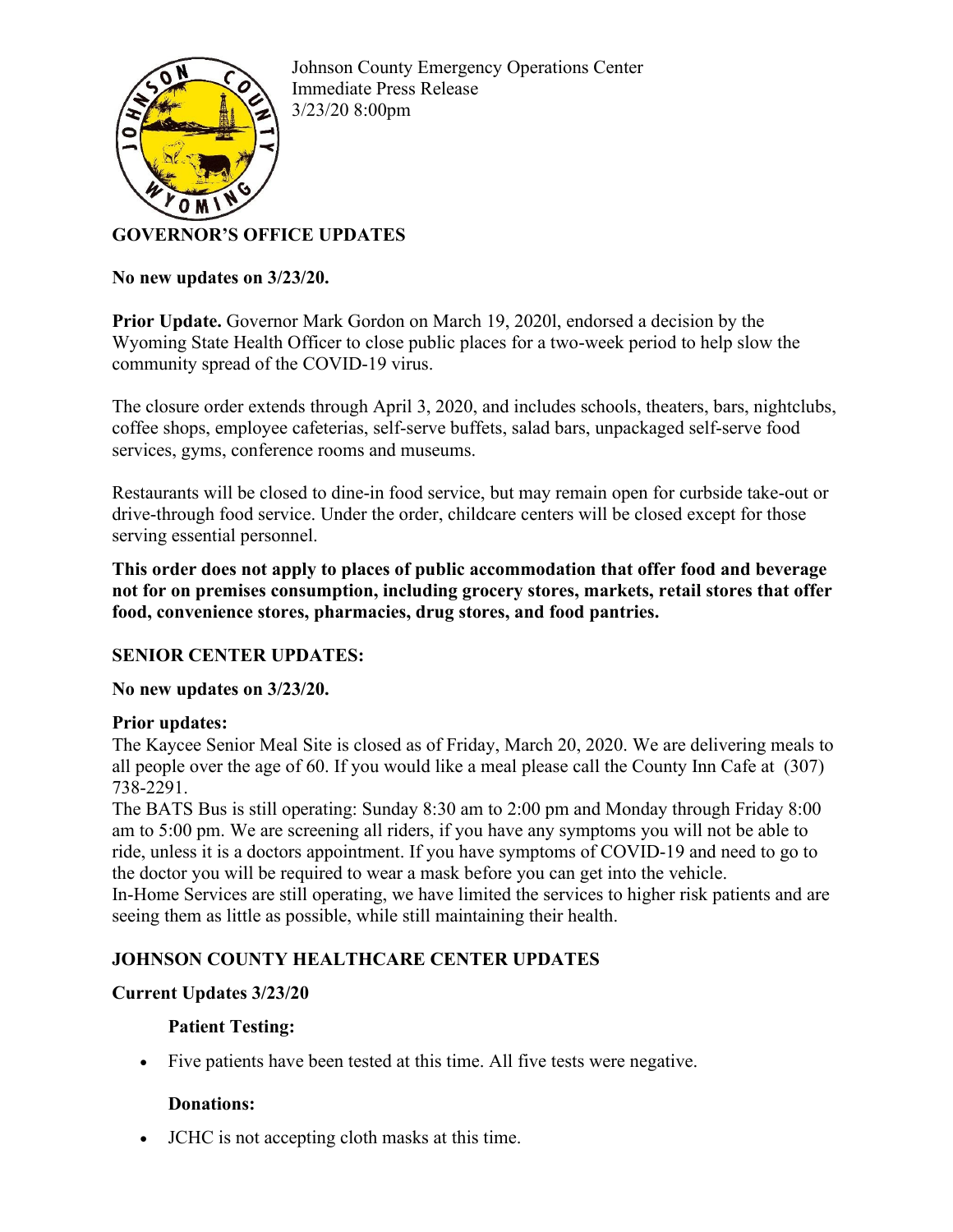• JCHC is accepting donations of surgical masks, medical gloves, and N95 masks. Donations should be in original packaging; partial, opened packages are acceptable. Dropoff box location TBA.

# **Off Site Evaluation Center: (RVEC)**

• Off-site Evaluation Center is currently in the planning phase

# **Testing Kits**

- JCHC has acquired more test kits. 75 test kits will be available by Friday.
- Current state testing facility provides results in two days.

#### **Drug Protocols**

- JCHC medical staff is reviewing data on new drug protocols and clinical trials daily.
- JCHC has secured a supply of azithromycin should that drug prove effective and chloroquine but recommends that patients with symptoms consult with JCHC.
- Available drugs will be used for treatment of patients in ICU and are not recommended for prophylaxis (preventative) self-care at this time.

#### **Prior JCHC Updates:**

#### **Changes at JCHC:**

- Our entrances are closed except in a few areas, in order to better monitor the people coming into the facility. We are screening everyone entering JCHC and AHCC in order to reduce the spread of COVID-19.
- AHCC's current census is 41, which leaves three open beds. We will not admit new residents for the foreseeable future in order to limit foot traffic at AHCC and further prevent the spread of infection.

## **Community Partnering:**

- JCHC is collaborating with the EOC and Public Health to obtain supplies from the National and State Stockpiles in an effort to be prepared.
- In the event that all staff are needed to care for sick patients, JCHC is exploring childcare options with our community partners.

## **CDC Guidelines:**

- JCHC **strongly** encourages community members to follow all guidelines, especially in relation to social distancing.
- • **Translations**
	- We will make efforts to have our press briefings put out in Spanish as well as English
- **Stress**
- Stress is a very real piece of this unprecedented situation. We are exploring ways to help the staff at JCHC reduce the stress associated with COVID-19.